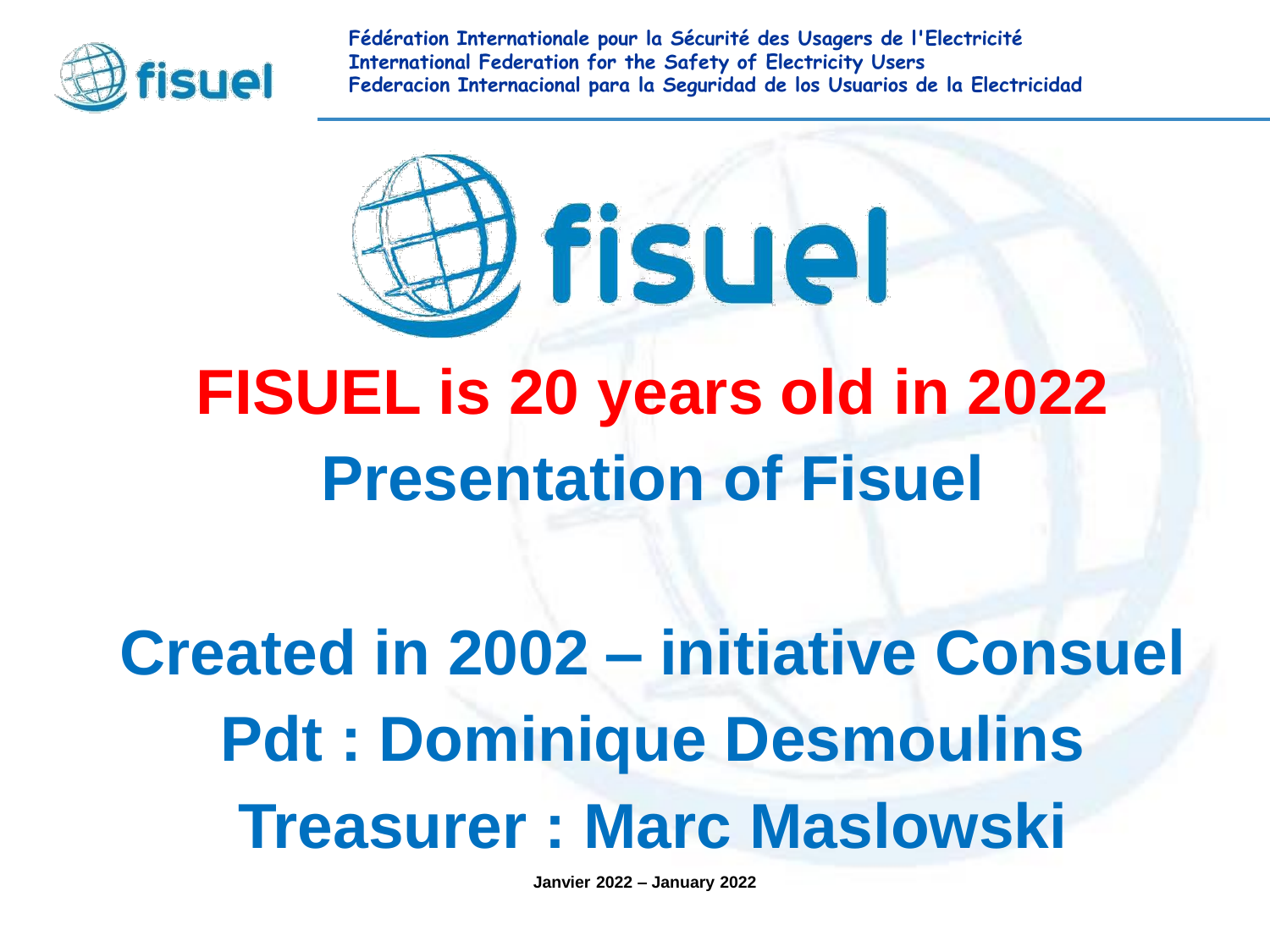

**Fédération Internationale pour la Sécurité des Usagers de l'Electricité International Federation for the Safety of Electricity Users Federacion Internacional para la Seguridad de los Usuarios de la Electricidad**

**FISUEL Vision**

# Affordable, safe & sustainable access to electricity for all everywhere

Residential & Non-Residential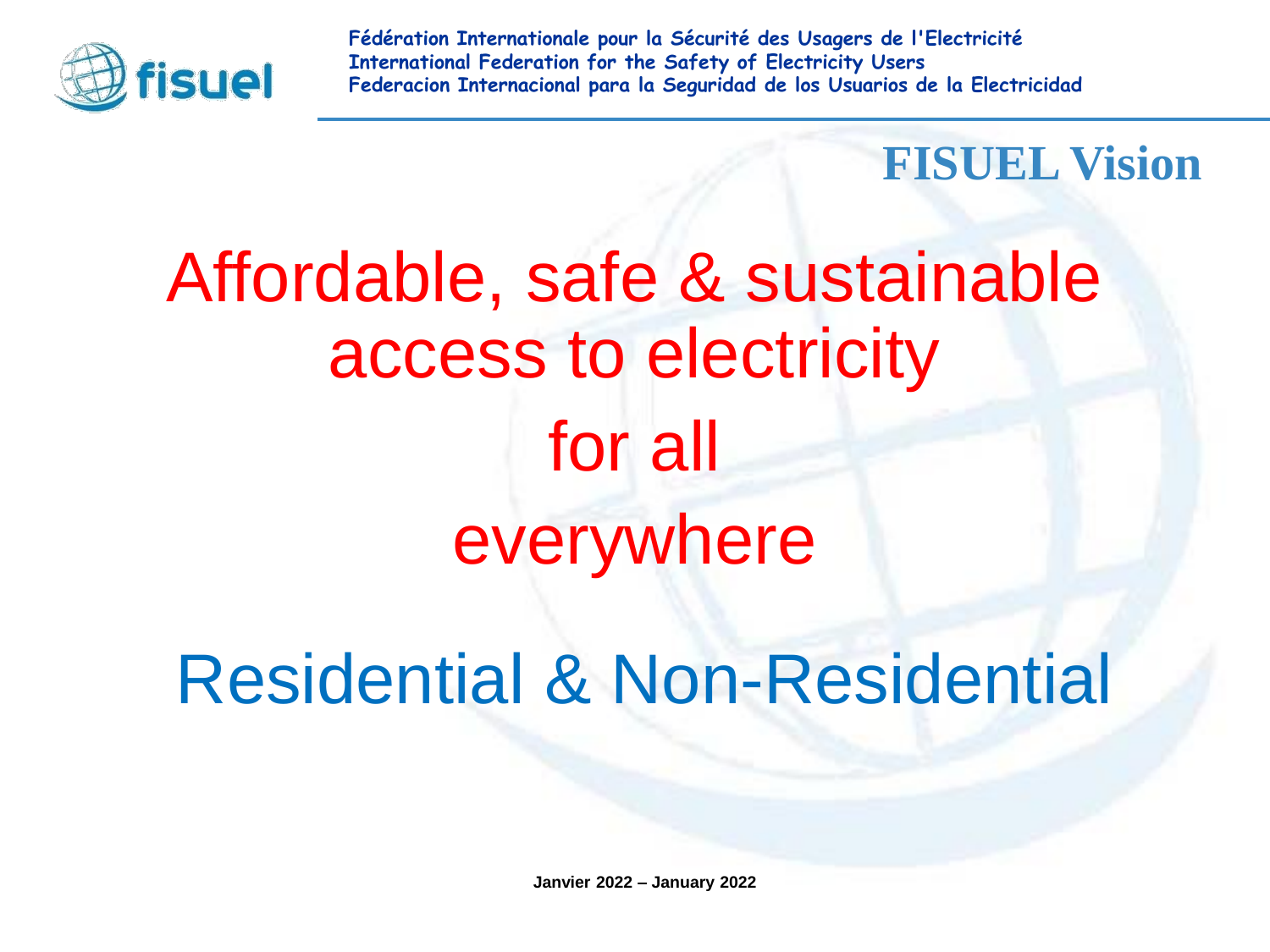

### **Raise the Electrical challenges**

- ➢ Existing Electrical Installations are aging
- $\triangleright$  Devices with serious risks, proliferate
- $\triangleright$  Growing demand for access to electricity
- ➢ Electricity is playing a stronger and stronger role
- ➢ More and more electrical Installation Extension
	- ➢ Installation for Renewable production
	- ➢ Installations for charging electrical vehicle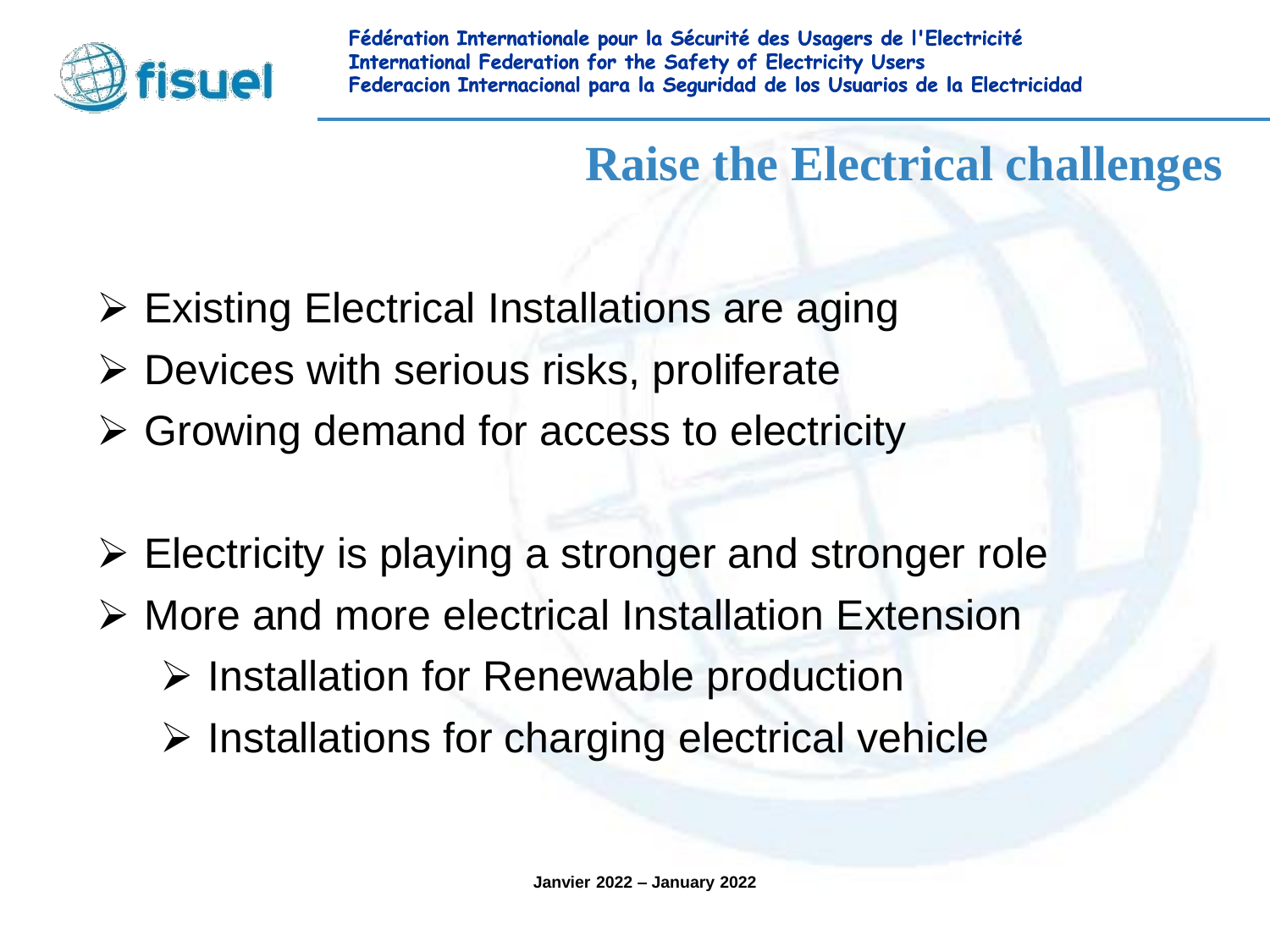

**Principaux objectifs**

- $\triangleright$  Encourage compliance with standards
- ➢ Influence to create and update regulations
- $\triangleright$  Fight against devices with risks
- ➢ Elaborate reliable & sustainable statistics
- ➢ Promote Best-practices
- ➢ Promote the 6 electrical safety points in existing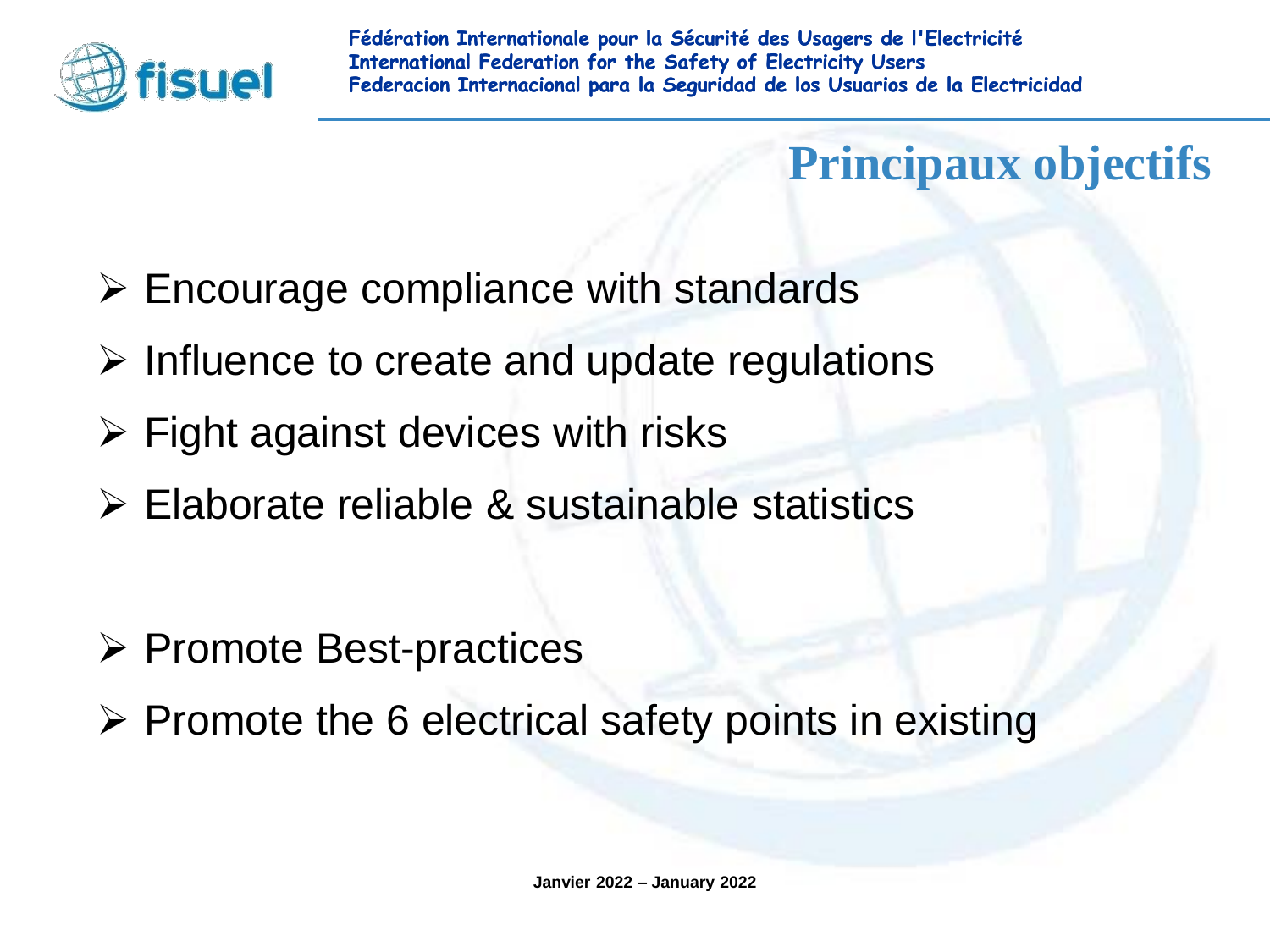

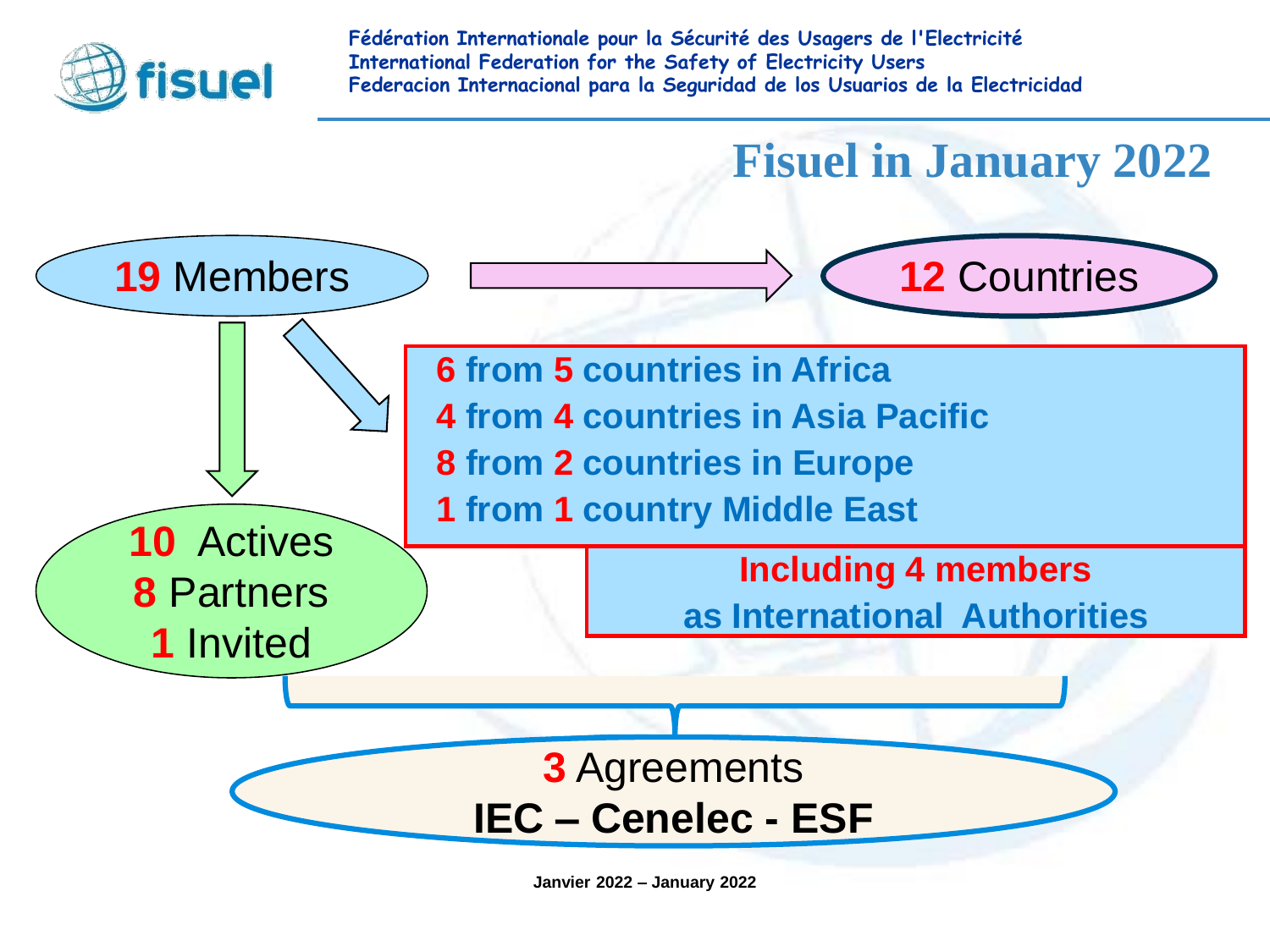

### **Fisuel Communication from 2002 to 2022 - 20 years**

**700 presentations From 50 countries**

**concerning Authorities Electrification/fake devices Initial / periodic controls Statistics Communication / safety Standardisation/qualification Renewable energy**

**20% from Africa 23% from Asia Pacific 41% from Europe ME 8% from America 8% from World**

**85 Infos - Newsletters**

#### **[www.fisuel.org](http://www.fisuel.org/)**

**[www.safetybarometer.org](http://www.safetybarometer.org/)**

**All opened to public**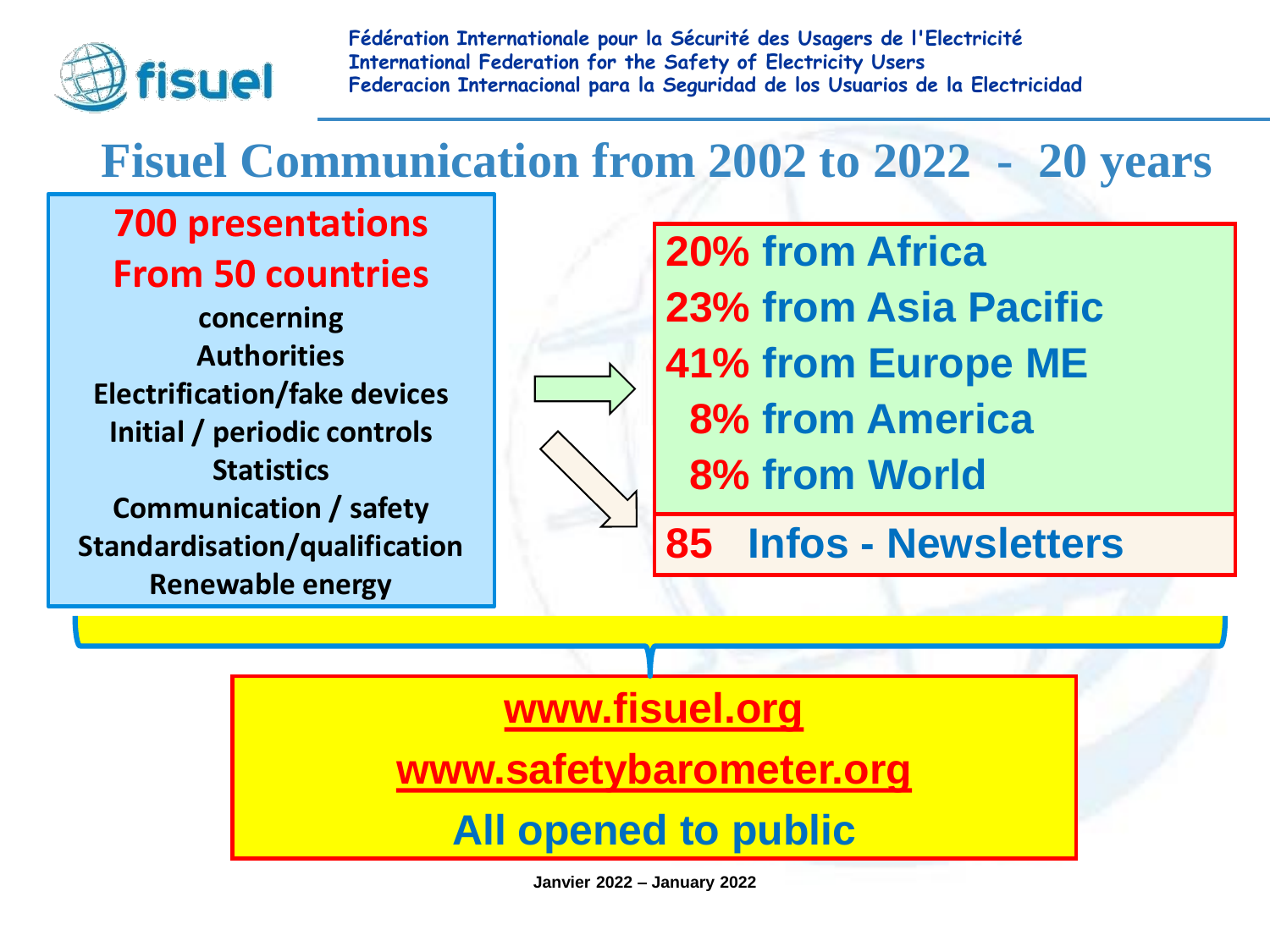

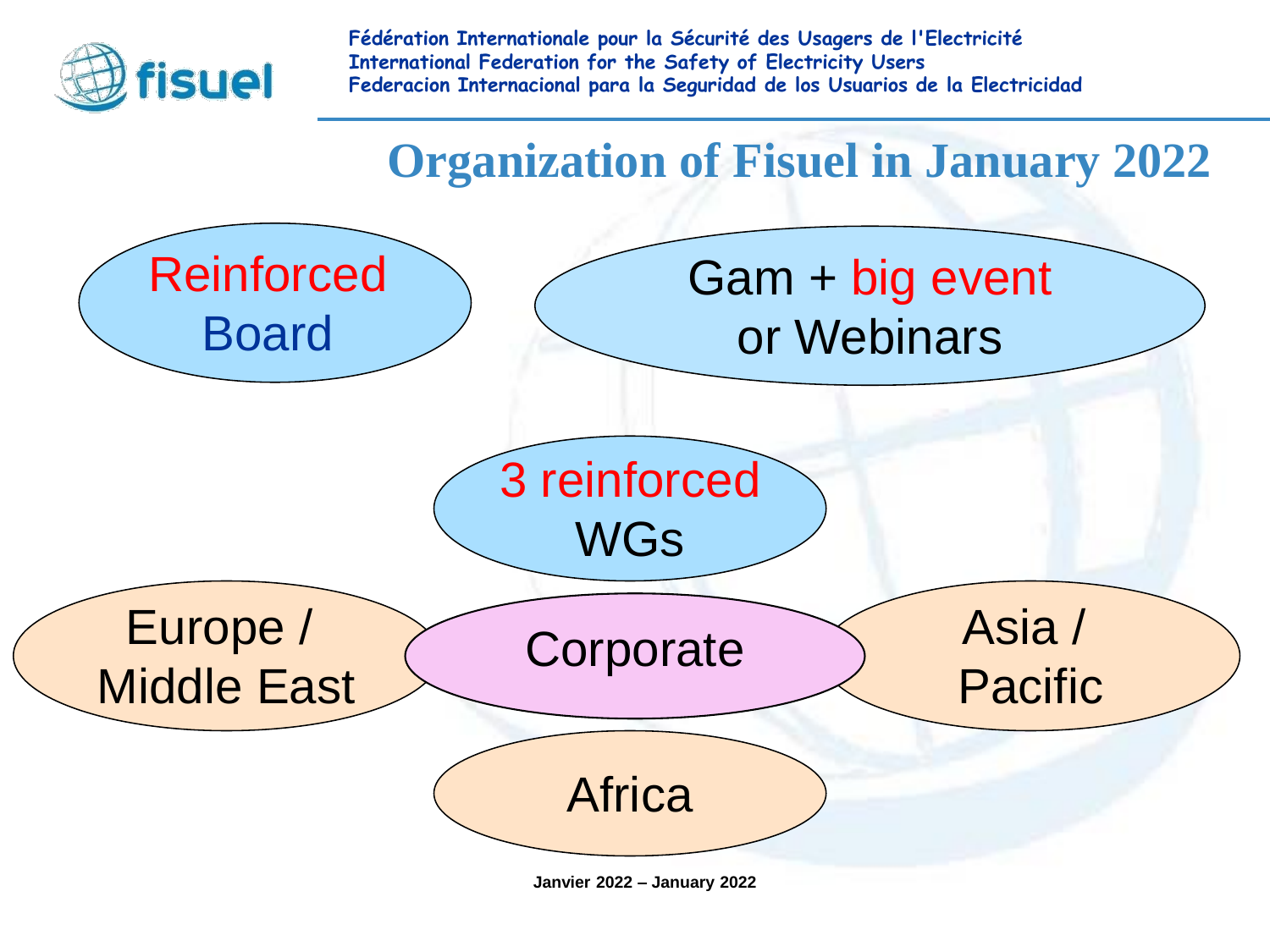

**Fisuel actions plan 2022 - 2025** 

**Aim :** Promote our VISION "Electrical Safety", all over the world with the help of our partners agreements

### **Actions Plan:**

- $\triangleright$  Activate Working Groups = heart of Fisuel
- ➢ Organize efficient GAM and Webinars
- ➢ Strengthen our communication (NL & website)
- ➢ Open the WSB website to all countries

[www.fisuel.org](http://www.fisuel.org/) **[www.safetybarometer.org](http://www.safetybarometer.org/)**